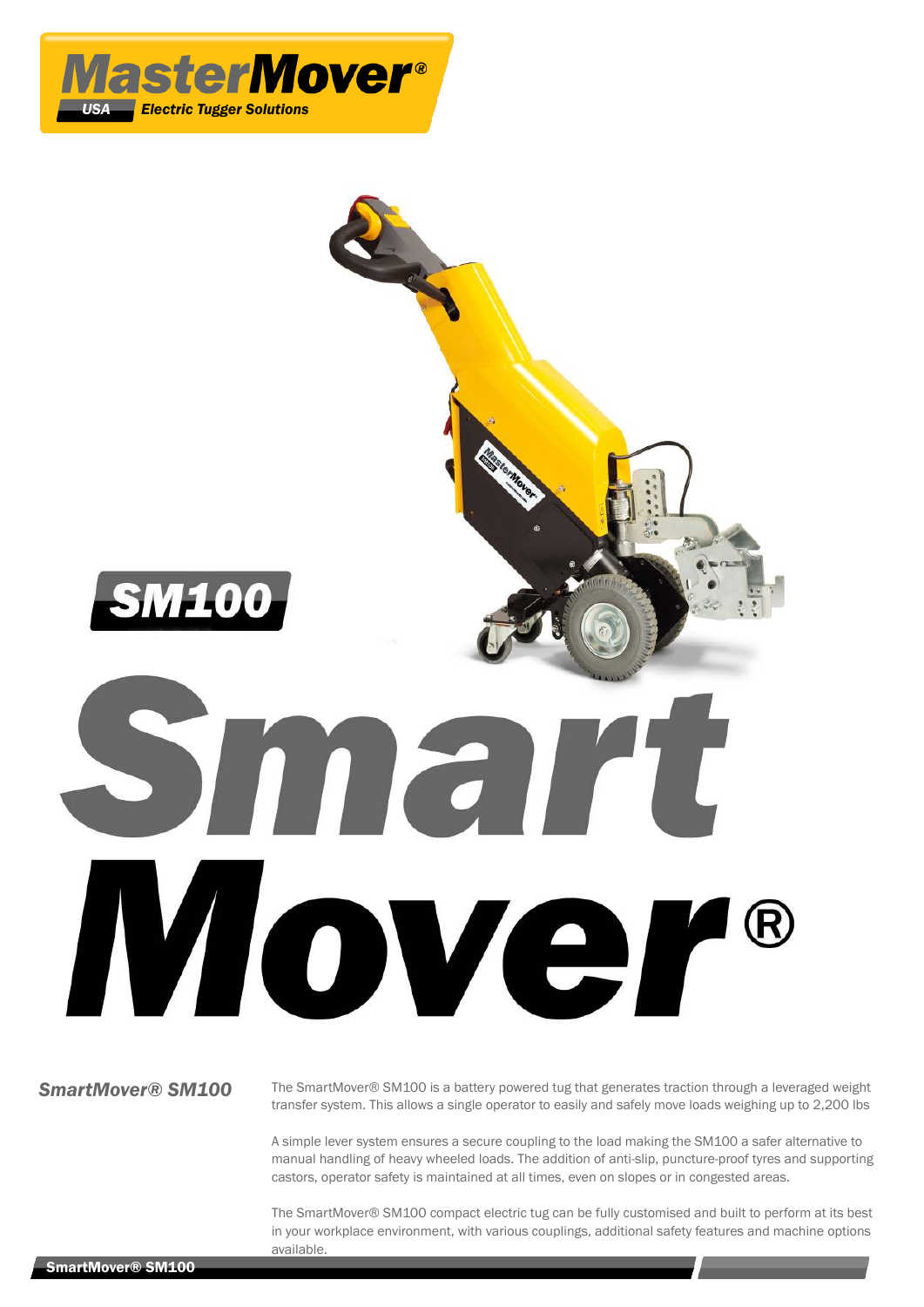**Industries** Suitable for use in a wide range of applications and sectors











Healthcare Manufacturing and Assembly Retail and Logistics Manufacturing and Assembly

**KeyBenefits** 1 year full guarantee

- Push and Pull any load safely up to 1,000 kg
- Interchangeable battery for 24/7 operation
- Throttle release automatic braking system
- Leveraged weight transfer system

# *ProductDimensions*

- Simple lever coupling system
- Variable speed control
- Fully customisable and bespoke couplings

**SafetyFeatures** See our website for full technical details





Anti-crush button Slow and fast speed selector for complete control



Automatic braking system when operator releases the throttle



Secure connection to load

## **MaxLoadWeight** See our website for full technical details



\*"Maximum load weight" is only a recommendation that we arrive at by estimating rolling resistance. Your environment and wheel type may affect this figure which is why we carry out a detailed technical evaluation on every project. All of our calculations include a "safe work load" factor to ensure safe operation in all circumstances.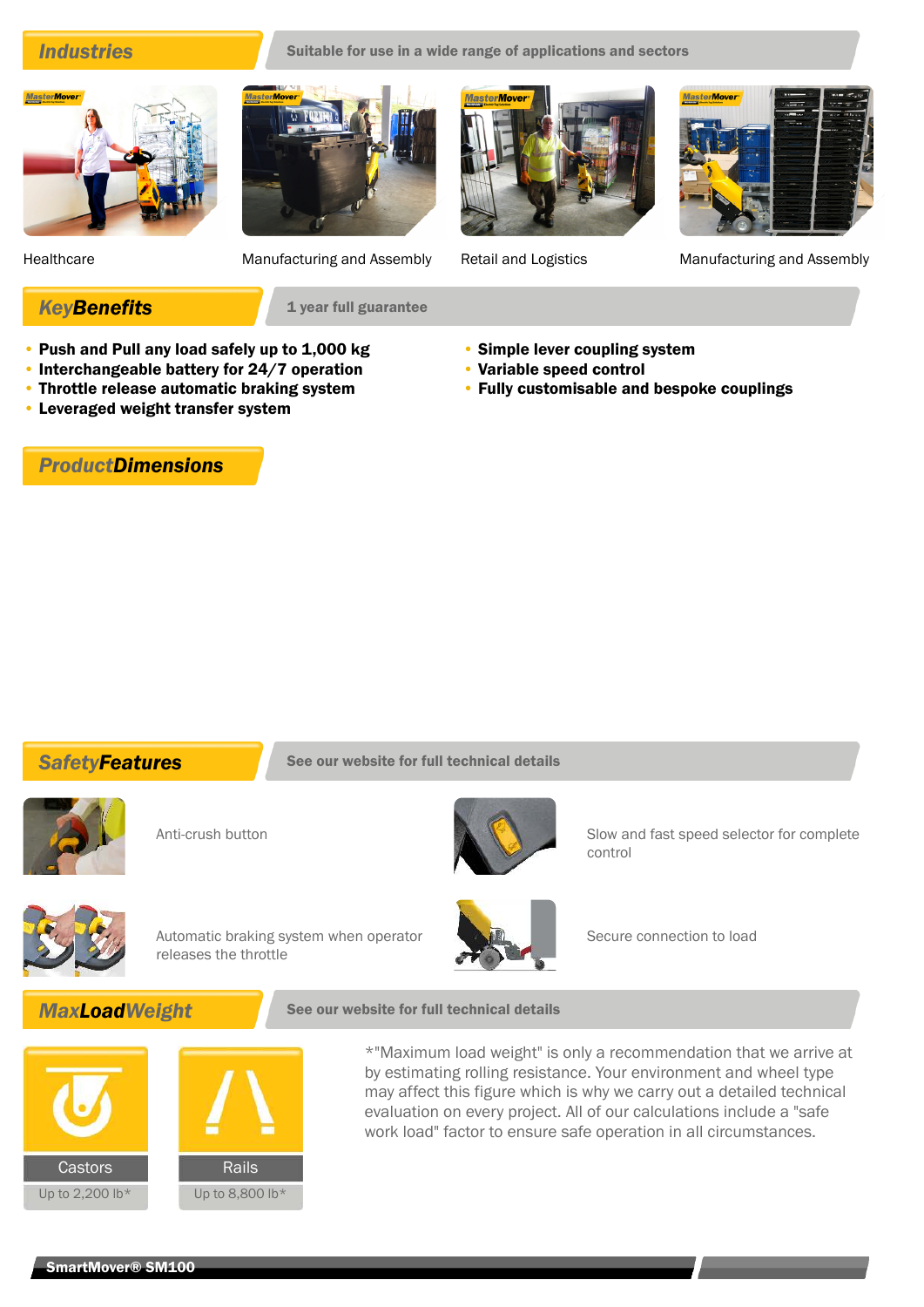### Identification

| Product code                     | SM100                       |
|----------------------------------|-----------------------------|
| Recommended max load             | 2,200 lbs                   |
| Pull force                       | 981N                        |
| Push force                       | 981N                        |
| Chassis                          | All steel powder coated     |
| Machine weight including battery | 200 lbs                     |
| Variable machine speed           | $0.1$ mph $-3.1$ mph        |
| Drive motor power                | 2 x 0.22 kW                 |
| Drive wheel type                 | Puncture-proof, non-marking |
| Parking brake                    | Electromagnetic             |
| Ingress Protection               | IP42                        |
| Noise level                      | $\leq 80$ dBA               |
| Operating temperature            | $-15$ to $40^{\circ}$ C     |
| <b>Battery options</b>           |                             |

| How long does the battery last | 9.3 km                     |
|--------------------------------|----------------------------|
| Recharging times               | 4 hr 30 mins               |
| Charger                        | External 5A 24V - 85V-265V |

<u> London a componente de la provincia de la provincia de la provincia de la provincia de la provincia de la provi</u>